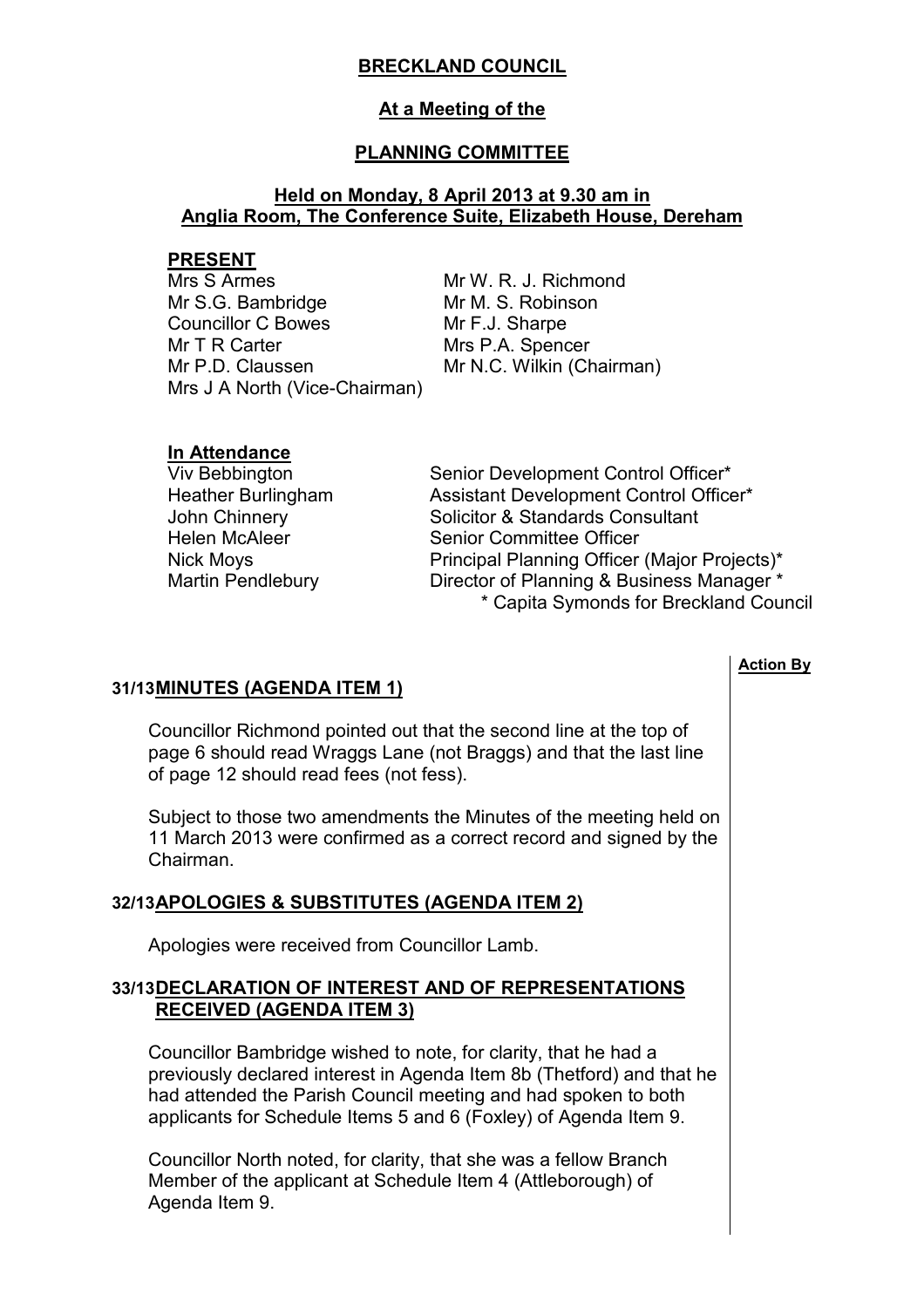# **34/13 CHAIRMAN'S ANNOUNCEMENTS (AGENDA ITEM 4)**

 The Chairman informed Members that three more people had come forward for Summer School and he was waiting to find out if all could attend.

## **35/13 REQUESTS TO DEFER APPLICATIONS INCLUDED IN THIS AGENDA (AGENDA ITEM 5)**

 The application at Schedule Item 7 (Mileham) (Agenda Item 9) had been withdrawn.

## **36/13 LOCAL DEVELOPMENT FRAMEWORK (STANDING ITEM) (AGENDA ITEM 7)**

 The Director of Planning & Business Manager advised Members that the Local Development scheme timetable had been agreed with set milestones. The first Issues Consultation would take place in April/May 2014 with the full draft Local Plan Consultation being carried out in June and July 2015.

Cabinet had agreed the first consultation on the Community Infrastructure Levy (CIL) and the preliminary draft charging schedule would begin consultation on 15 April 2013 for six weeks. There would be a briefing on the CIL for Members following Council on 11 April 2013.

The Attleborough Transport Studies report would be presented at the end of May. Part of the delay had been caused by the need for the construction of a transport model for the town.

The Stone Curlew research was under preparation and that report was also expected to be ready by the end of May.

# **37/13 DEFERRED APPLICATIONS (AGENDA ITEM 8)**

37 .a South Lopham: Memories, Pansthorne Farm: Creation of Separate Dwelling With Existing Commercial Property: Applicant: Mr & Mrs G Horan: Reference: 3PL/2007/0112/F

 The Principal Planning Officer (Major Projects) presented the report which referred to an application for change of use of an outbuilding to a dwelling which had originally been approved in 2007, subject to a legal agreement. Since then the property had changed hands and the legal agreement had never been signed.

The legal agreement had been intended to link the new dwelling to the existing commercial uses adjacent. Without that agreement it was considered that the dwelling could be affected by noise and disturbance and therefore the application was recommended for refusal on amenity grounds.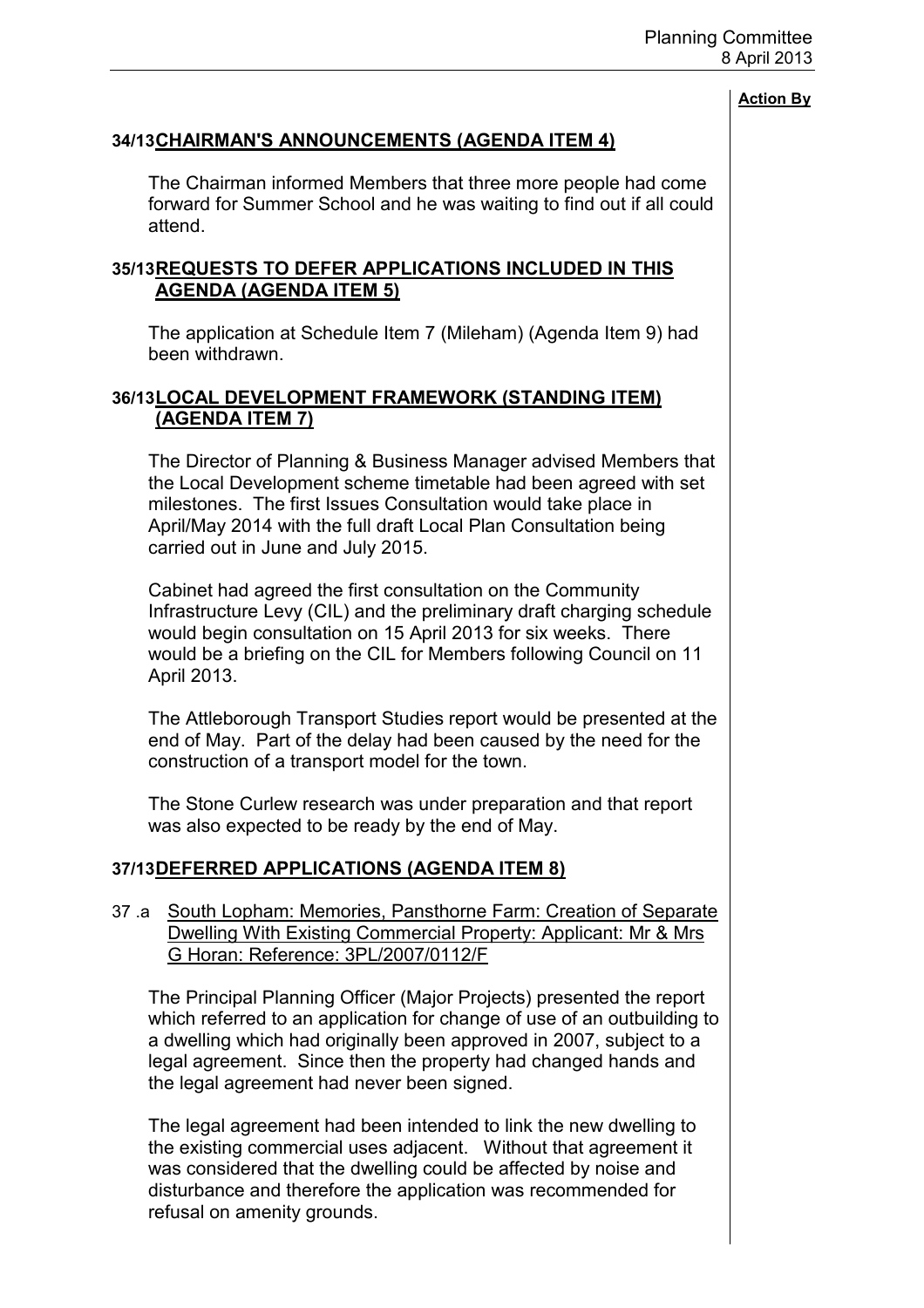| <b>Action B</b> |
|-----------------|
|-----------------|

**RESOLVED** that the application be refused on amenity grounds.

37 .b Thetford: Redevelopment of Site with Mixed Use Scheme Consisting of Cinema, Hotel and 5 Units Consisting of Retail/Restaurant/Café Uses at the Former Anchor Hotel, Bridge Street, Thetford: Applicant: Breckland District Council: Reference: 3PL/2012/0790/F

 This application for a mixed use scheme in the centre of Thetford had been deferred at the 1 October 2012 meeting for design issues to be addressed. The Principal Planning Officer (Major Projects) gave a recap on the proposals and advised Members that the Anchor Hotel had now been demolished and the site cleared.

Members were shown elevations with the changes highlighted. Fenestration and materials had been amended and the brickwork had been stepped back to overcome concerns raised previously. Coloured street scene views were shown and were generally considered to be an improvement. It was an important site and key to the future development of the Town Centre.

English Heritage had maintained their concerns about the scale of the building but acknowledged that the changes to design had improved its appearance.

Ms Glossop (Thetford Town Council) was pleased that their comments had been noted. They still had concerns about the 'shiny tin roof' which they would prefer to be matt. She asked for the path to the Dad's Army statue to be maintained and the proposed wall near it to be removed. She also raised concerns about car parking and the Bridge Street façade.

Mr Kitchen (Agent) asked Members to look at a 3D model which was passed round. It demonstrated the changes and showed the appearance and materials of the elevations which had been amended to address the Committee's primary concerns. No single form was too dominant. Grey brick would replace buff and the brickwork had been increased and timber panelling introduced to be akin to a riverside mill. The building was now more harmonious with the existing character of the area.

Councillor Sharpe asked about the shiny tin roof and Mr Kitchen confirmed that a matt finish could be achieved and that all materials would be subject to conditions. The metal cladding would provide a contrast to the brick texture, giving a layering effect to the building.

Councillor Armes asked for assurance that there would not be a wall around the Dad's Army statue and suggested that the Dad's Army Committee and the Thetford Society should be consulted on any proposals regarding the statue. She asked if rain would be noisy on the tin roof and was assured that it would not. A tiled roof would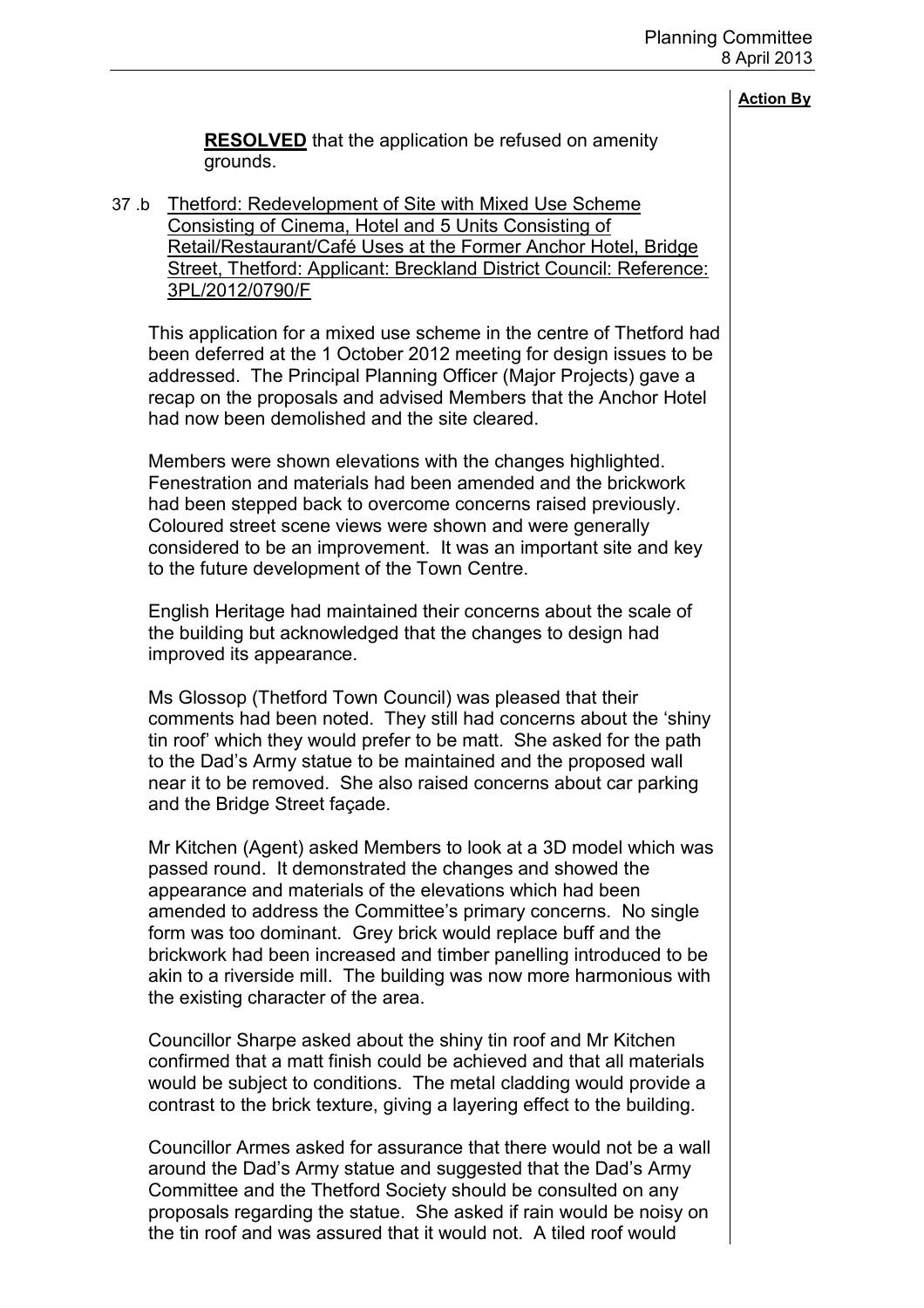have increased the height of the building.

Finally Councillor Armes sought assurance that any street furniture and lighting would be heritage type and in the town colours of black and gold. The Agent confirmed that such details would be subject to condition. Although a lot of seating was being provided, much of it was in the form of low walls within the landscaping.

It was usual for the discharge of conditions to be delegated to officers for approval but in this case if there were any major changes from the details given to the Committee the matter would be referred back to the Committee.

**RESOLVED** to approve the application subject to conditions.

## **38/13 SCHEDULE OF PLANNING APPLICATIONS (AGENDA ITEM 9)**

**RESOLVED** that the applications be determined as follows:

(a) Item 1: GRESSENHALL: Rougholme Close: Erection of two storey detached dwelling and external hardstanding for parking: Applicant: Breckland Council: Reference: 3PL/2012/0556/O

This outline application for a single dwelling was accessed by an existing track between two dwellings. Concerns had been raised about amenity, traffic and parking.

A revised indicative layout plan showed the dwelling located centrally on the plot providing room for parking on site, which addressed concerns about additional on-street parking.

### **Approved, as recommended.**

(b) Item 2: MATTISHALL: Summer Meadows, Site off Mill Road: Change of Use from agricultural to residential, erect one static caravan and retention of one touring caravan: Applicant: Mr S Jay and Ms S Falquero: Reference: 3PL/2012/1004/F

This application from members of the traveller community was on a site outside the village in an area of sporadic development, near a number of other caravan sites. It was part retrospective.

National and Local Policies for traveller sites did not preclude applications outside the Settlement Boundary and as the Council did not have enough traveller sites available it was required to look favourably on applications that met certain criteria.

The site was close to the village, which was a Local Service Centre with a good range of services. It did not impact on the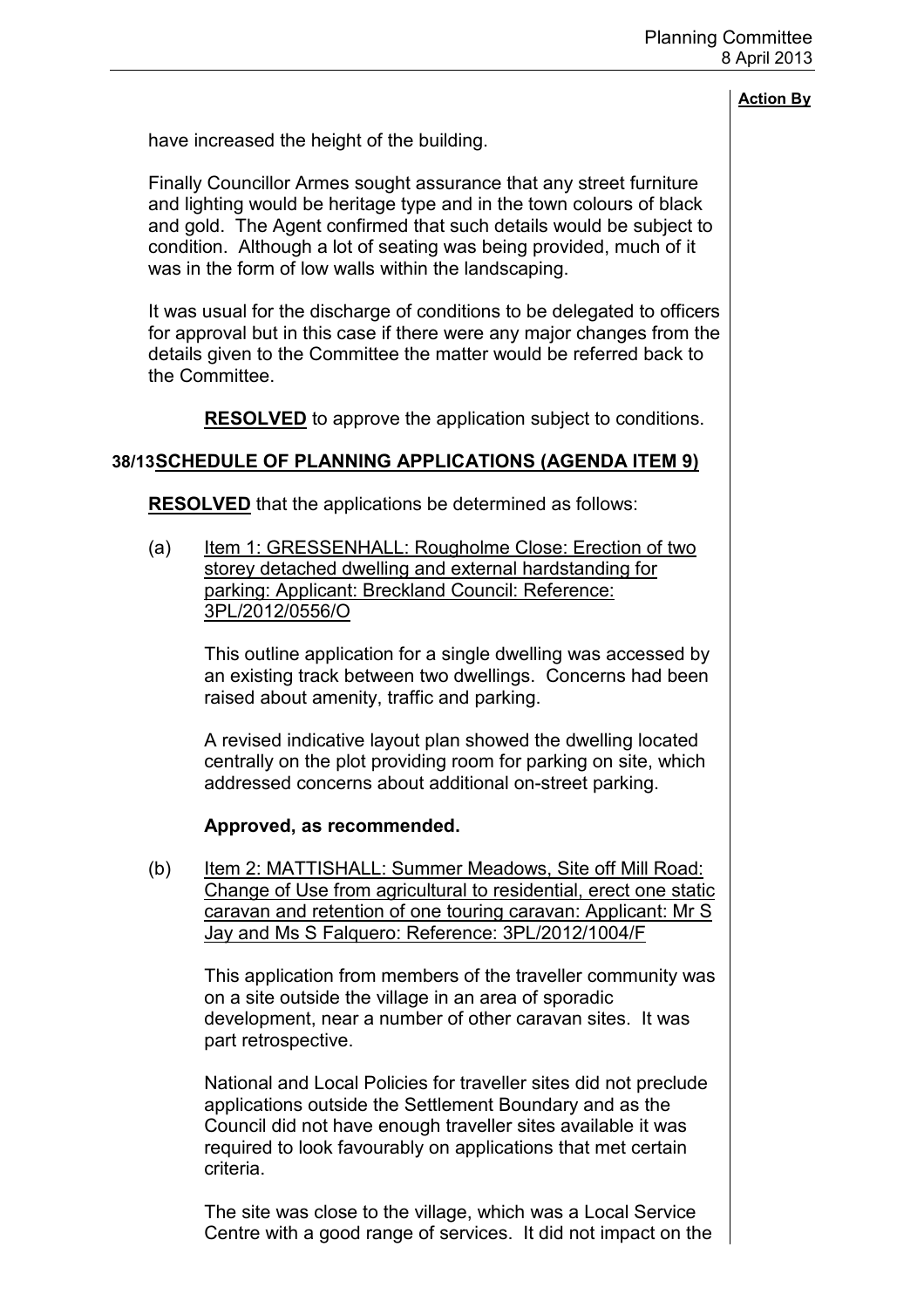# **Action By** countryside as it was well screened by hedging. A late representation had been received advising that part of the access road was in separate ownership and that the correct notice had not been served. Concerns had also been raised about the cumulative effect of caravans in the area. The Human Rights of the family would need to be taken into account if Members were minded to refuse the application. Mr Rockcliff (Parish Council) asked the Committee to defer their decision until a coherent policy for the site as a whole had been set. The Parish Council had requested a Planning Officer to attend their meeting but that request had been declined. Mr Pratt (Objector) was concerned about the cumulative effect of the site as a whole. He could see four caravans from his living room and was disturbed by noise from dogs and the lighting on the site. There had also been a noticeable increase in traffic on the narrow road which raised concerns about potential accidents. Mr Thomas (Objector) was the original owner of the site and still owned a ransom strip either side of the access road. He was concerned that notice had not been served on him and that the application did not show any blue land. The Solicitor noted that it was a requirement when making a planning application to serve notice on any owners of the land to enable them to make representations on the application. If it was clear that the owners knew about the application, that requirement could be waived. Mr Mason (Agent) said the report was clear and dealt with the issues of the applicants being travellers. There was an acknowledged need and no adequate provision for traveller sites. The application should be considered on its own merits. The site was suitably located and the applicants' children attended the local school. In response to a question about land ownership Mr Mason confirmed that the applicants did not own the land either side of the site.

Councillor Carter remembered raising concerns about creeping development when considering a previous retrospective application on a nearby site.

Councillor Bambridge sought clarification about the requirement to serve notice and the Solicitor explained that if an application was made by someone other than the owner of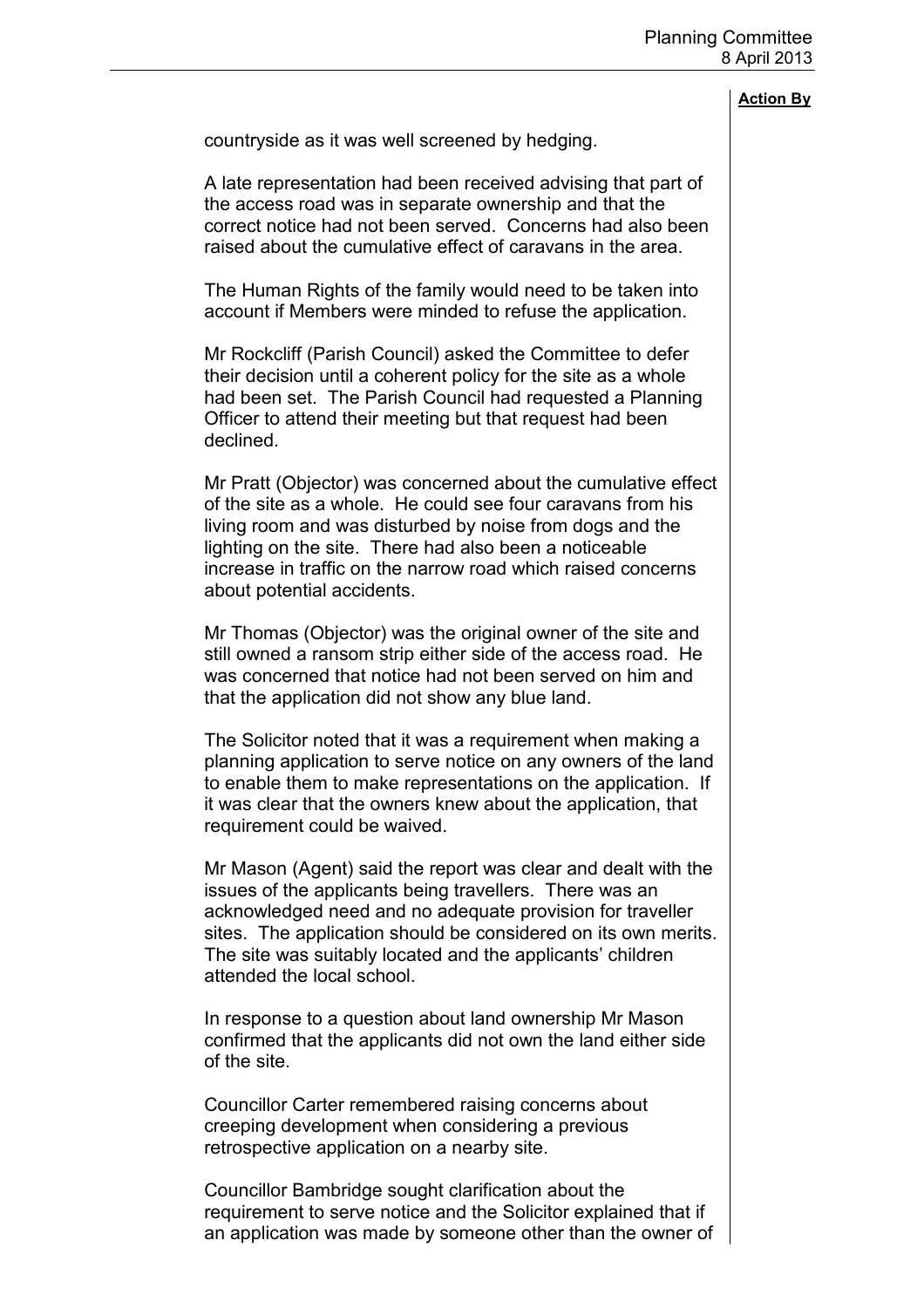a site, notice was required to be served on the owner notifying them of the application to ensure they had a chance to make representation. Occasionally that requirement was waived if the owner did know about the application and had made representation.

Mr Thomas explained that he had only found out about the application from a local newspaper on Friday and had immediately made representation.

The Solicitor clarified that although there might be other civil issues the only question for Members to consider was whether Mr Thomas had been prejudiced by not knowing about the application earlier. He was in attendance and had been given the chance to express his views.

Councillor Claussen asked why a Planning Officer had not met with the Parish Council. The Director of Planning & Business Manager explained that as a general rule Planning Officers tried not to get drawn into Parish Council meetings to discuss specific planning applications for obvious reasons.

Councillor Claussen said that the Planning Policy for travellers encouraged 'effective community engagement'. He thought it was a shame that North Tuddenham Parish Council were not present as the increased traffic was likely to affect their area and the road improvements were not on the travellers' preferred route. He thought it was essential that the application was deferred and that a site visit was carried out. He also wanted both Parish Councils to be involved.

Councillor North agreed and proposed that the matter be deferred for a site visit for Members to assess road safety and light pollution issues.

Councillor Bowes asked whether the previous application had conditioned hedging to replace fencing and the Principal Planning Officer (Major Projects) confirmed that was the case but that the conditions had not yet been met.

Councillor Richmond suggested that the Parish Council should work with the Highways Authority to get the speed limit extended along the narrow lane. He asked whether the applicant would be willing to fund highway improvements and the Agent said that he would have to if they were conditioned.

### **Deferred for a Site Visit.**

It was confirmed that North Tuddenham Parish Council would be consulted.

(c) Item 3: GRISTON: Former Quantrills Industrial Estate, Church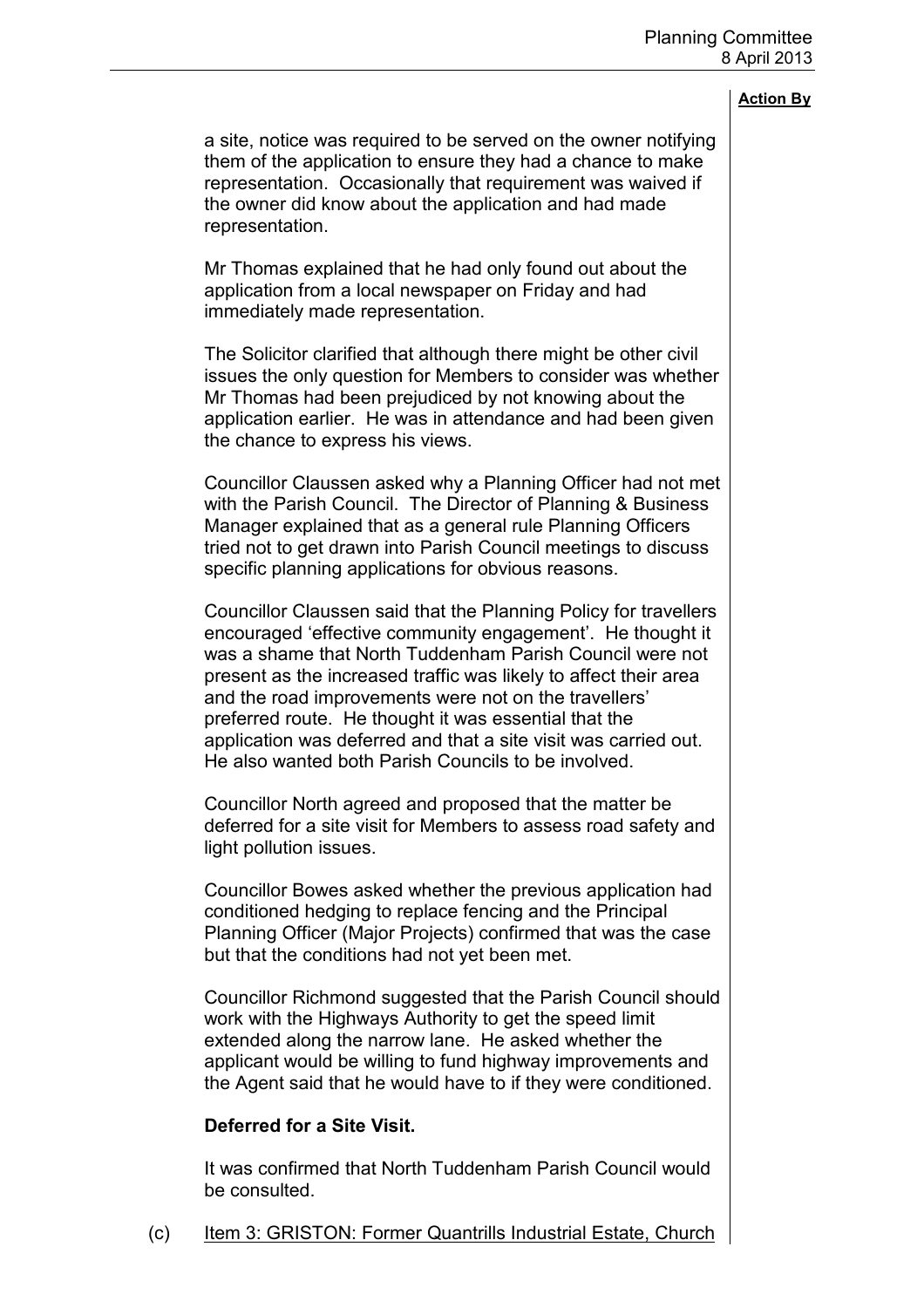Road: Redevelopment of site for 37 residential dwellings and 390m² B2 industrial units and 270m² of B1 office space: Applicant: SCWS: Reference: 3PL/2012/1045/O

The Senior Development Control Officer drew Members' attention to the fact that the report referred to 40 dwellings, but the application had been amended and the number of dwellings reduced to 37.

The site was a former steel fabrication site with three existing commercial buildings along its frontage, together with the former village shop which was currently vacant. All matters were reserved and the application was to establish the principle of development in terms of the number and mix of units and to set the amount of affordable housing and public open space required for a legal agreement.

An indicative layout plan showed a village green type open space and enterprise units providing a buffer between the new dwellings and the existing commercial units.

Policy would not normally support such a large development in a rural village. However, it was considered that the benefits of redeveloping the site outweighed the Policy restraints. The site had been vacant for some years and was becoming an eyesore. The development would support services such as the pub and possibly the reopening of the shop.

With regard to affordable housing, the District Valuer had confirmed that 40% was not viable and therefore 27% had been negotiated which equated to 10 units.

Mr Bird (Agent) said the site had been derelict for many years and had been vandalised. The buildings were not reusable. The proposals were well considered and would be more appropriate than returning the site to commercial use. The new mix would invigorate the village. He noted that the report mentioned the sewage treatment works adjacent the site and advised Members that the works had been decommissioned and were no longer in use.

Councillor North asked if there had been a public meeting as requested by the Parish Council and was advised that it had not been considered appropriate for a Planning Officer to visit at the Outline application stage. An Officer would attend a meeting if there were issues at the Reserved Matters stage.

Councillor Claussen asked that that meeting did take place as sometimes the Reserved Matters application was very different from the Outline proposals.

The Director of Planning & Business Manager pointed out that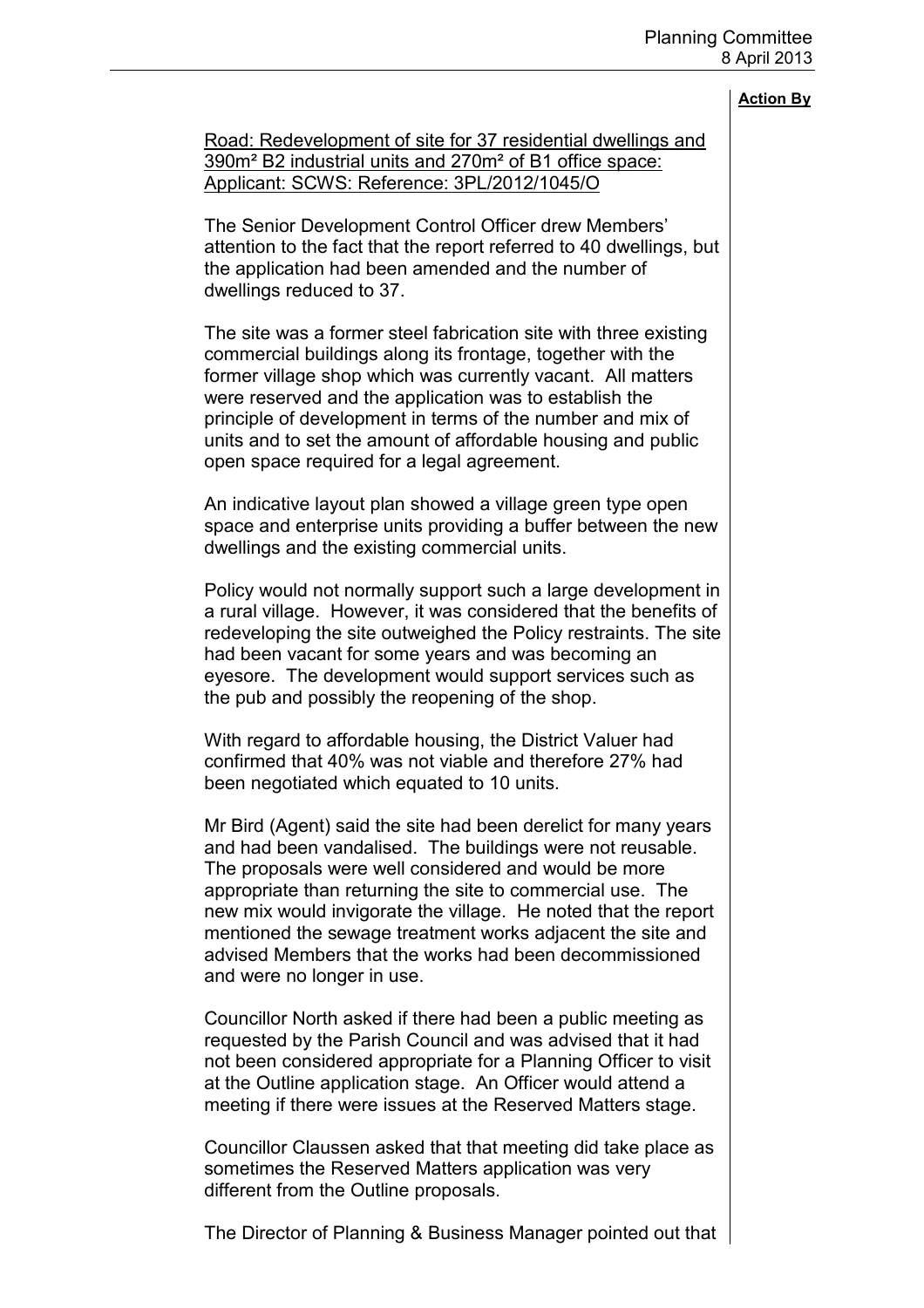the Outline application was quite specific in terms of the number of dwellings and split in uses and if the applicant wanted to vary that it would require a new application. The Reserved Matters application would be fixed in terms of those specific proportions.

Councillor Carter thought that the 27% affordable housing requirement was low and noted that the Council never seemed to achieve its target of 40%.

The Director of Planning & Business Manager asked Members to bear in mind that this was a brownfield site and therefore the development costs would be considerable. The existing buildings would have to be removed and the site cleared and decontaminated.

Councillor Sharpe asked if the value of the site increased whether a financial contribution could be sought. He was advised that the legal agreement would include a Clause specifically to cover that.

The Chairman was not happy that the access would be shared by both residential and commercial traffic.

## **Deferred, and the officers authorised to grant approval as recommended, subject to conditions, on completion of the section 106 agreement.**

(d) Item 4: ATTLEBOROUGH: Clifton Villa, Station Road: Demolish outbuilding and erect extension to garage for office and storage space and erect car port to front of garage: Applicant: Mr & Mrs Stasiak: Reference: 3PL/2013/0055/F

This straightforward application was before the Committee as the applicant was a District Councillor.

The proposal had three elements; the demolition of an existing outbuilding, the extension to the existing garage and the erection of a carport to the front of the property. Members were shown colour coded elevations to highlight the parts of the application.

A high hedge between the property and the adjacent nursing home meant that there would be no impact on amenity.

# **Approved, as recommended.**

(e) Item 5: FOXLEY: Land off Mill Road (Land between Cyncoed and Holly Trees): Erection of detached single storey dwelling and double garage: Applicant: Mr & Mrs N Whybrow: Reference: 3PL/2013/0075/O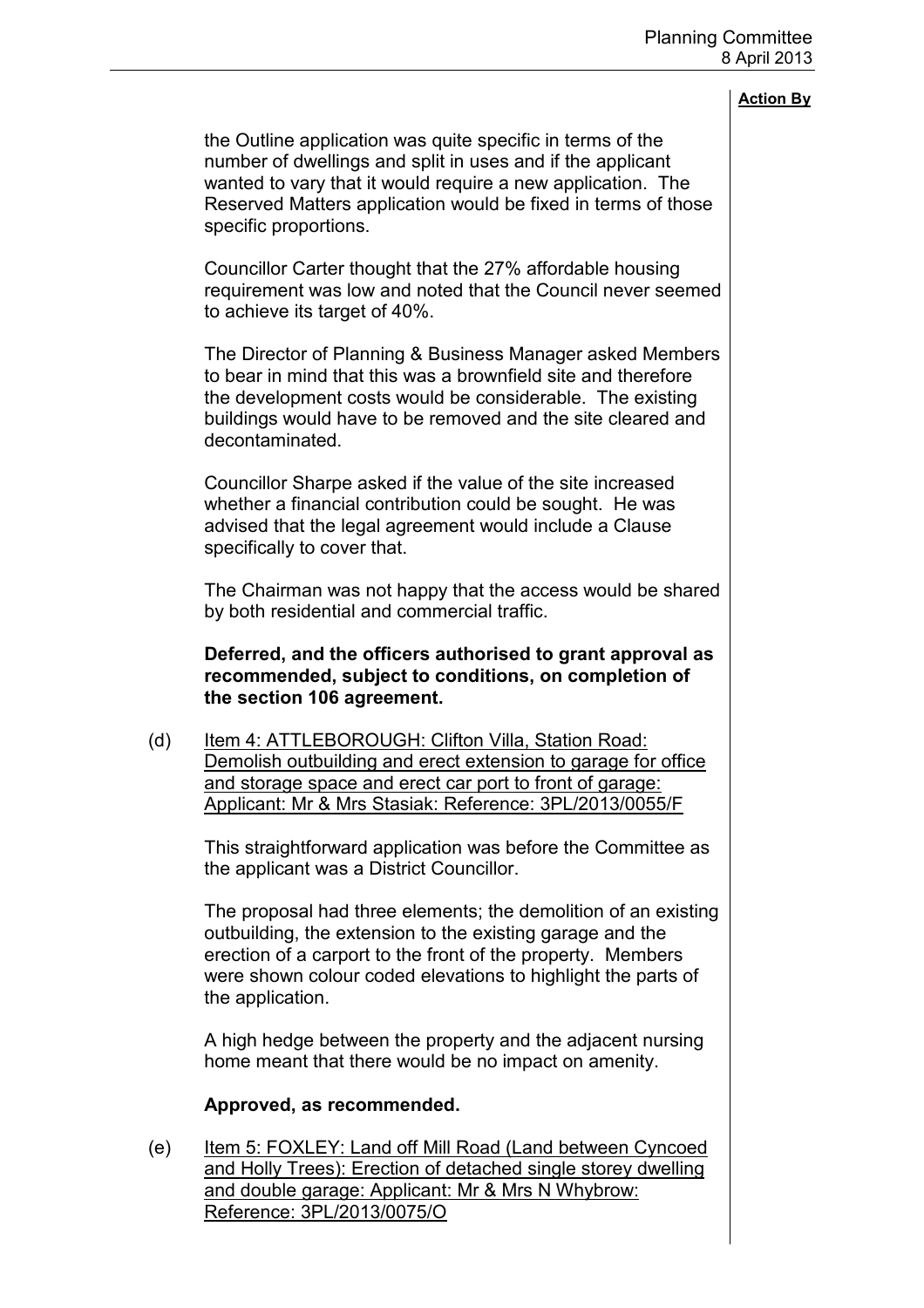This application and Item 6 were considered together as they were very similar and had the same issues. Both applications were Outline with all matters reserved.

The sites were immediately adjacent each other in an area of sporadic development outside the Settlement Boundary and therefore contrary to policy. There were no recognised exceptions apart from personal circumstances. The applicants were long-standing, elderly residents of Foxley, seeking more suitable accommodation. The Parish Council objected to the proposals but a 160 signature petition supported the applications.

Officers were concerned that the development would change the nature of the rural character of the area and make it more difficult to resist further applications.

It was noted that the site area of the two applications together triggered an affordable housing requirement. A financial contribution would therefore be required if approval was given. On balance it was considered that the harm of the proposals outweighed their benefits.

Councillor Bambridge was the Ward Member for Foxley. Every piece of land within the Settlement Boundary had been developed and the Parish Council did not want any additional development. At their meeting two Councillors had voted against the application and two had abstained. As almost 75% of the population had signed the petition he had requested that the application be considered by the Committee.

Both applicants had lived in or close to the village all their lives. They required single storey dwellings which were not available in Foxley. There were houses opposite, either side and behind the application site. The bungalows would be disabled compliant and the applicants were prepared to commit that the additional land would remain as open space and to accept a condition that the dwellings should only be sold to elderly/disabled in the future.

The Solicitor advised that it would be very difficult to restrict the sale of the properties in the future.

### **Refused, as recommended.**

(f) Item 6: FOXLEY: Land off Mill Road (Land between Cyncoed bungalow and Holly Trees): Erection of detached single storey dwelling and double garage: Applicant: Mr & Mrs I Powley: Reference: 3PL/2013/0076/O

**Refused, as recommended.** (See Item 5 above)